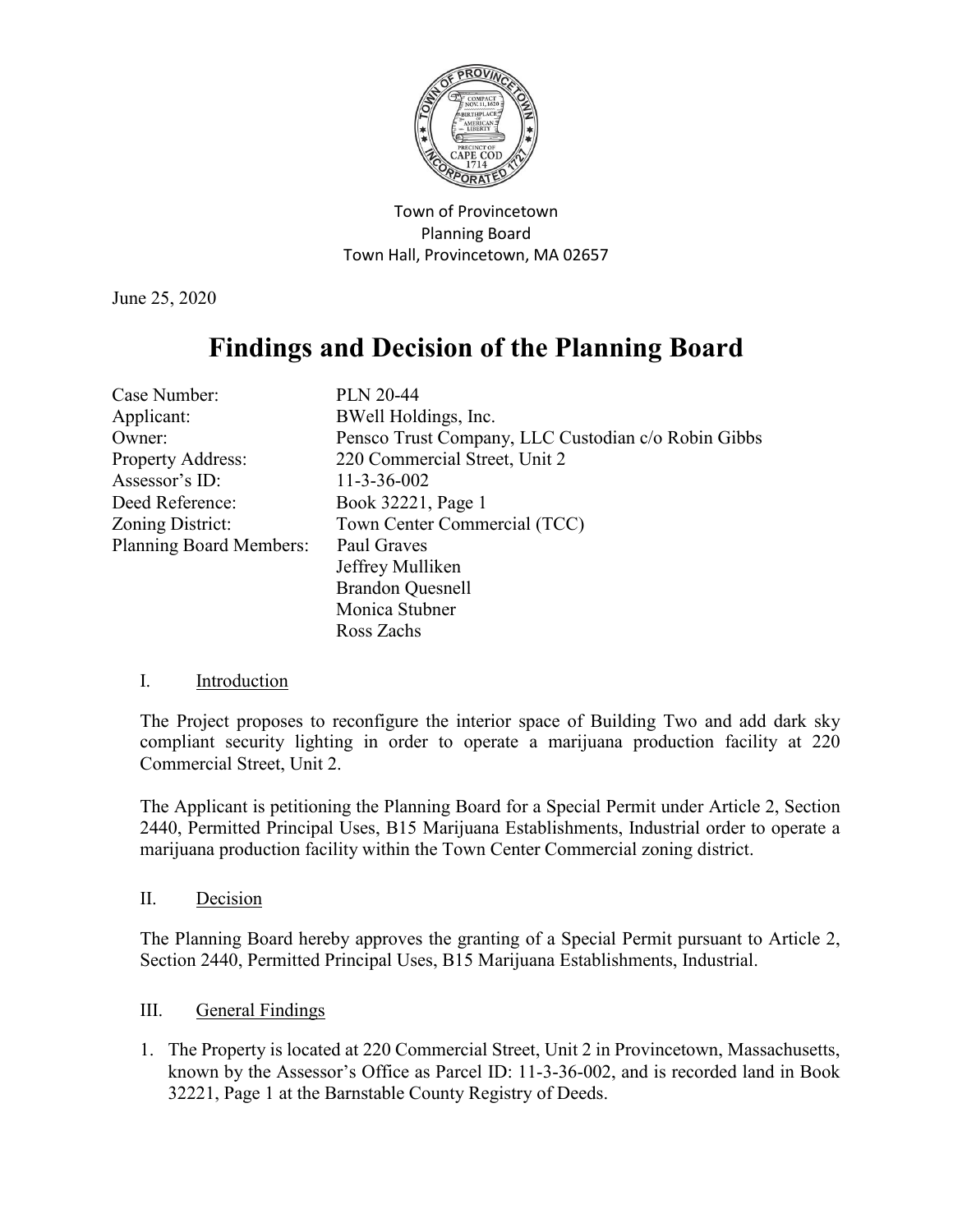- 2. The Property is located in the Town Center Commercial zoning district.
- 3. The Property does not contain onsite vehicular parking spaces.
- 4. In addition to on street parking, nearby public parking areas include the Grace Hall  $(400\pm 100)$ ft.), Ryder Street (750 $\pm$  ft.), McMillan Pier (800 $\pm$  ft.), Wilson Street (1,200 $\pm$  ft.), and Fire Station  $(1,200 \pm \text{ft.})$  parking facilities.
- 5. The Property is 12,868± square feet in size and improved with two buildings: Building One is facing Commercial Street and includes commercial retail in Units 1 and 2, and residential uses in Unit 3; and Building Two is a separate, freestanding building providing space for Units 2 and 3, currently used for retail storage, and is located north of Building One.
- 6. The Property was issued a Special Permit by the Provincetown Planning Board for a retail marijuana establishment on September 12, 2019 (PLN 19-54) and recorded at the Barnstable County Registry of Deeds in Book 32398, Page 216.
- 7. The Property is not located within a radius of 100 feet of a school or daycare center where the 100-foot distance is measured in a straight line from the nearest point of the parcel of the school or daycare center to the nearest point of the proposed parcel of the facility or business.
- 8. The proposed Project includes: reconfiguring the interior space of Building Two, which is an approximately 13 ft. by 43 ft. building  $(559 \pm sq. \text{ ft.})$ ; adding dark sky compliant security lighting; and adding a generator in order to operate a production marijuana establishment within the Property.
- 9. Access to Building Two is via Commercial Street, a public way, through a gated common walkway located on the northeast side of Building One that leads to the side entrance for the Unit 2 retail space and the main entrance to Building Two.
- 10. One public hearing was held on May 14, 2010. Note that the hearing was held virtually in accordance with Governor Baker's March 12, 2020 Order Suspending Certain Provisions of the Open Meeting Law, March 23, 2020 Order imposing strict limitation on the number of people that may gather in one place, and Chapter 53 of the Acts of 2020. Robin B. Reid, Esq. represented the Applicant and presented the Project.
- 11. The Applicant has a Special Permit issued by the Provincetown Planning Board for a production marijuana establishment at 336 Commercial Street (PLN 19-54), which the Applicant intends to relinquish.
- 12. The Applicant provided a 15-page Standard Operating Procedure for BWell Holdings, Inc. that included security, compliance, auditing, and fire safety procedures.
- 13. The Applicant submitted exhibits showing the proposed Project that included a security floor plan for BWell Production and Retail prepared by Helix Security, and lighting manufacturer specification sheets for Ketra tunable lamps.
- 14. The Applicant submitted plans, exhibits, and a project narrative, and the Planning Board members had sufficient time to review the plans prior to the hearing. Plans included:
	- a. Plan entitled "Modified Master Site Plan: Black Dog Condominium Provincetown, MA" prepared by Felco, Inc. dated March 27, 2007 and certified by John McElwee, PLS No. 33602 in 1 sheet, reduced and not to scale (11x17), recorded at the Barnstable County Registry of Deeds, Plan Book 617, Plan Page 9.
	- b. Exhibit titled "Production Bldg" showing 220 Commercial Street Unit 2, Back Building, uncertified, reduced, not to scale and without graphic scale bar  $(11x17)$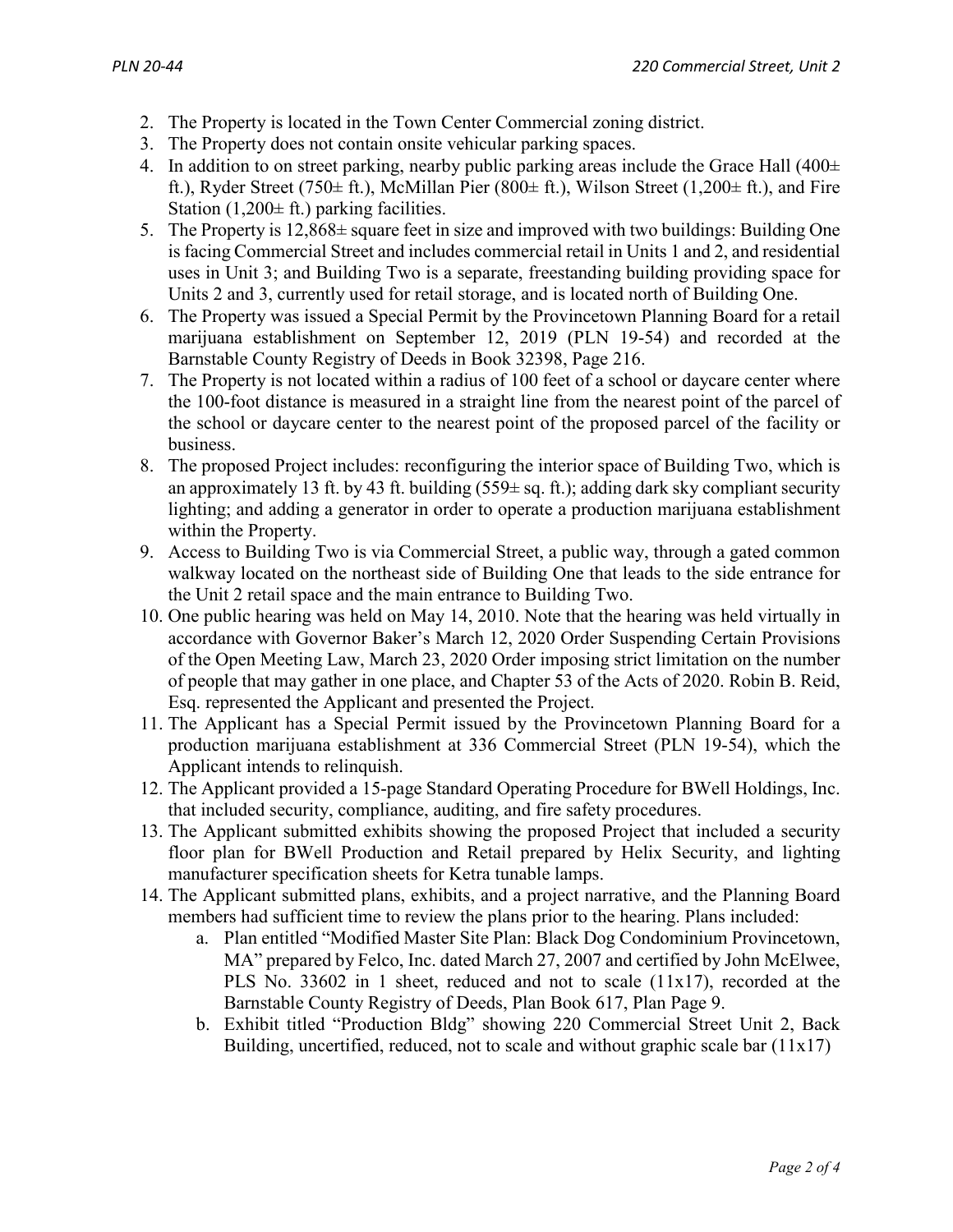- c. Exhibit with hand sketched labels showing gates, fencing, proposed generator location, and path of product from storage to retail approx. 15 steps all behind gated entrance.
- d. Exhibit showing current lighting locations and proposed additional light locations.
- IV. Applicable Law, Decision Criteria and Specific Findings:
- 1. Massachusetts General Laws Chapter 40A, Section 9 (Special Permits): *Zoning ordinances or by-laws may provide that certain classes of special permits shall be issued by one special permit granting authority and others by another special permit granting authority as provided in the ordinance or by-law. Such special permit granting authority shall adopt and from time to time amend rules relative to the issuance of such permits, and shall file a copy of said rules in the office of the city or town clerk. Such rules shall prescribe a size, form, contents, style and number of copies of plans and specifications and the procedure for a submission and approval of such permits.*
- 2. Site Plan Review under Article 2, Section 2440, Permitted Accessory Uses, B15 Marijuana Establishments, Industrial.

*PB, a use authorized by Special Permit from the Planning Board.*

*Footnote 19: The Planning Board shall be the Special Permit Granting Authority for Marijuana Establishments. Except no facility or business shall be permitted with a radius of 100 feet of a school or daycare center. The 100 foot distance is measured in a straight line from the nearest point of the parcel of the school or daycare center to the nearest point of the proposed parcel of the facility or business.*

3. Section 5330 of the Zoning Bylaw

*Special Permits (other than those specified in Section 3420) shall be granted by the Special Permit Granting Authority only upon its written determination that the social, economic or other benefits of the proposal for the neighborhood or town outweigh any adverse effects such as hazard, congestion or environmental degradation.*

The Planning Board hereby finds the following:

- a) That the Property is not located within a radius of 100 feet of a school or daycare center where the 100-foot distance is measured in a straight line from the nearest point of the parcel of the school or daycare center to the nearest point of the proposed parcel of the facility or business.
- b) That Property was issued a Special Permit by the Provincetown Planning Board for a retail marijuana establishment on September 12, 2019 (PLN 19-54) and recorded at the Barnstable County Registry of Deeds in Book 32398, Page 216.
- c) That the project proposes dark sky compliant exterior security lighting using motion detection.
- d) As a result of the General and Specific Findings above (Section III and IV), the Board finds that the social, economic or other benefits of the Project for the neighborhood or town outweigh any adverse effects such as hazard, congestion or environmental degradation.